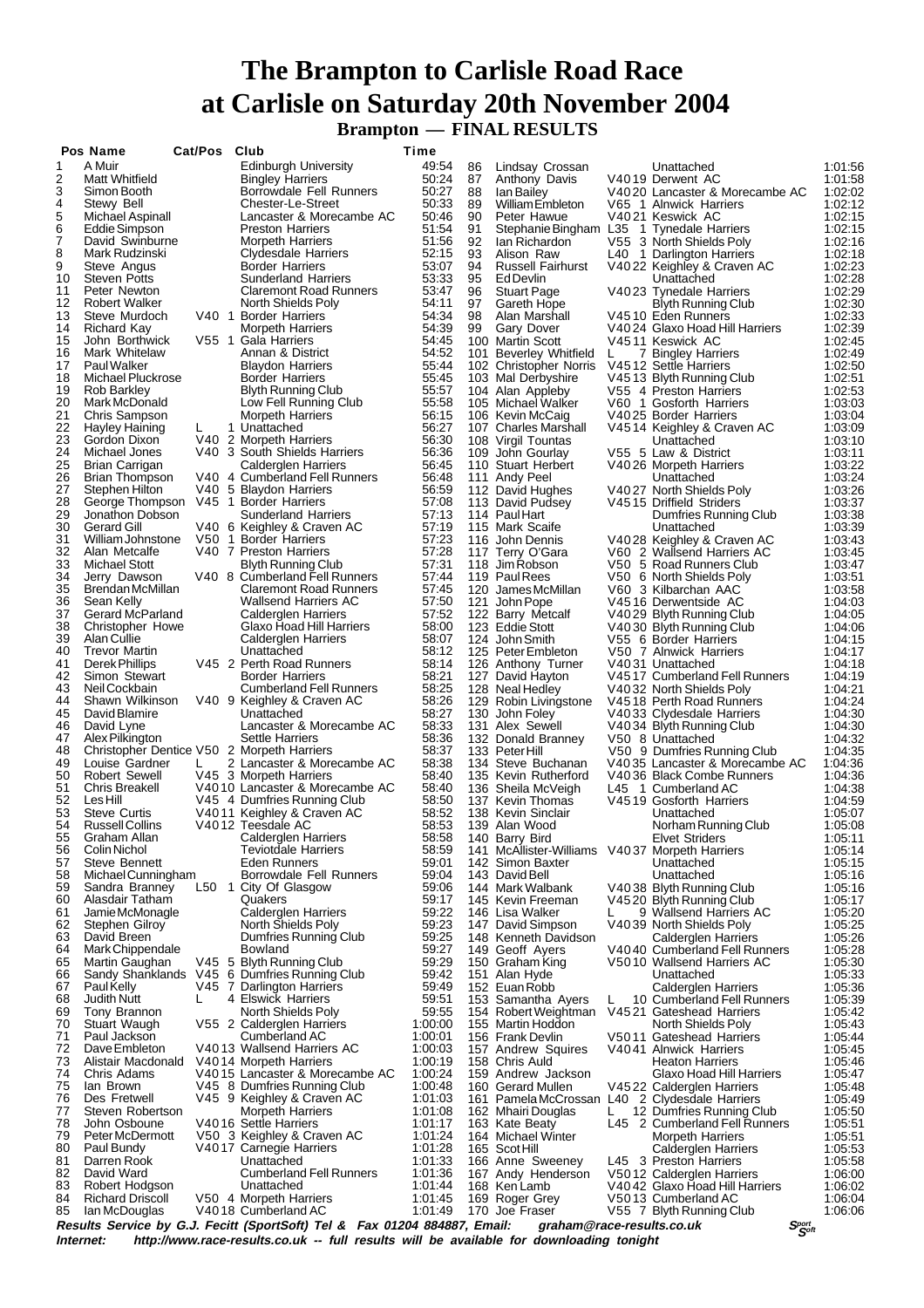175 Geoff Jackson V50 14 Border Harriers<br>176 Jeff Lofthouse Unattached 196 Shaun Roberts V45 29 Elvet Striders<br>197 Allan Brounie V50 18 Scottish Athle 208 Nick O'Prey V45 36 Penny Lane Striders<br>209 Susan Auld 1:017 Heaton Harriers 250 Gary Dixon<br>251 Gordon Shannon Unattached<br>251 Gordon Shannon Unattached 261 Michael Peel

171 Edward Reid V40 43 Calderglen Harriers 1:06:07<br>172 Ian Hutchinson Crook & District AC 1:06:08 172 Ian Hutchinson Crook & District AC 1:06:08 173 Tony Shaw W45 23 Derwent AC 1:06:09<br>174 Nick Kulinich Murora Harriers 1:06:09 174 Nick Kulinich **Aurora Harriers** 1:06:09<br>175 Geoff Jackson 175 Aurora Harriers 1:06:10 175 Geoff Jackson 176 US014 Border Harriers 1:06:10<br>176 Jeff Lofthouse 1:06:12<br>177 David Moffett 1:06:12<br>106:17 177 David Moffett V45 24 Kendal AC 1:06:17<br>178 Mark Chrostowski Derwentside AC 1:06:18 178 Mark Chrostowski **Derwentside AC** 1:06:18<br>179 Peter Garnett 1:06:18 Norder Harriers 1:06:18 179 Peter Garnett V5015 Border Harriers 1:06:18<br>180 Tony Thisilethwaite V5016 Strathaven Striders 1:06:25 180 Tony Thisilethwaite V50 16 Strathaven Striders 1:06:25<br>181 Erik Hampton Claxo Hoad Hill Harriers 1:06:30 181 Erik Hampton **Glaxo Hoad Hill Harriers** 1:06:30<br>182 Steve Vinev 1:06:37 Steve Vinev 1:06:37 182 Steve Viney 1955 8 Unattached 1:06:37<br>183 Stephen Lancaster V4525 Heaton Harriers 1:06:37 183 Stephen Lancaster V45 25 Heaton Harriers 1:06:40<br>184 Vanessa Strickland L 15 Unattached 1:06:42 184 Vanessa Strickland L 15 Unattached 1:06:42<br>185 Jim Holmes Calderglen Harriers 1:06:44 185 Jim Holmes Calderglen Harriers 1:06:44<br>186 Michael Dowling V4044 Helm Hill 1:06:47 186 Michael Dowling V40 44 Helm Hill 1:06:47<br>187 John Preston 1:06:47 V40 45 Keighley & Craven AC 1:06:49 187 John Preston V40 45 Keighley & Craven AC 1:06:49 188 Aline Lataix L 16 Border Harriers 1:06:50 189 Michael Todd V40 46 Wallsend Harriers AC 1:06:54<br>190 Kevin Miller V45 26 Unattached 1:06:57 190 Kevin Miller V45 26 Unattached 1:06:57 191 Charles Clemie V45 27 Dumfries Running Club 1:07:02<br>192 Neil Douthwaite Evenwood Road Runners 1:07:06 192 Neil Douthwaite The Evenwood Road Runners<br>192 Neil Douthwaite V4528 Unattached 1:07:07<br>1:07:07 1:07:07 193 John Scott V45 28 Unattached 1:07:07<br>194 John Higham V50 17 Royal Navy 1:07:08 194 John Higham V5017 Royal Navy 1:07:08<br>195 Iain Povey V4047 Cumberland Fell Runners 1:07:10 195 Iain Povey 196 V40 47 Cumberland Fell Runners 1:07:10<br>196 Shaun Roberts V45 29 Elvet Striders 1:07:11<br>197 Allan Brounie 1:050 18 Scottish Athletics 1:07:13 197 Allan Brounie 197 V50 18 Scottish Athletics 1:07:13<br>198 Stephen Mohan 199 Numfries Running Club 1:07:19 198 Stephen Mohan V40 48 Dumfries Running Club 1:07:19<br>199 Daniel Richardson Alnwick Harriers 1:07:22 199 Daniel Richardson Alnwick Harriers 1:07:22 200 Paul Whitelaw V45 30 Unattached 1:07:26 201 David Bowe V45 31 Derwent AC 1:07:34<br>202 Stephen Robinson V40 49 Lancaster & Morecambe AC 1:07:35<br>203 Cliff Brown V45 32 Clydesdale Harriers 1:07:37 202 Stephen Robinson V40 49 Lancaster & Morecambe AC 1:07:35 203 Cliff Brown V45 32 Clydesdale Harriers 1:07:37 204 Anthony Lees Unattached 1:07:55<br>205 Steve Gillespie V4533 Blyth Running Club 1:07:55 205 Steve Gillespie V45 33 Blyth Running Club 1:08:00 206 Sam Cann V45 34 Keighley & Craven AC 1:08:02 207 Martin Foster V45 35 Bourneville Harriers 1:08:05<br>208 Nick O'Prey V45 36 Penny Lane Striders 1:08:14<br>209 Susan Auld L 17 Heaton Harriers 1:08:14 209 Susan Auld L 17 Heaton Harriers 1:08:14<br>210 David Spark V5019 Crook & District AC 1:08:17 210 David Spark  $\overline{V}$ 50 19 Crook & District AC 1:08:17<br>
211 Tony Minikin V60 4 Keighlev & Craven AC 1:08:20 211 Tony Minikin V60 4 Keighley & Craven AC 1:08:20 212 Jamie Heslop Unattached 1:08:21 213 John Cockburn V55 9 Alnwick Harriers 1:08:26 214 Alan Samuel V5510 Teviotdale Harriers 1:08:28<br>215 Allan Knaggs V4050 Wallsend Harriers AC 1:08:29 215 Allan Knaggs V40 50 Wallsend Harriers AC 1:08:29 216 Patric Gilchrist V55 11 Keswick AC 1:08:30 217 Stephen Ragg V45 37 Unattached 1:08:31<br>218 Michael Henderson V55 12 Blaydon Harriers 1:08:32 218 Michael Henderson V55 12 Blaydon Harriers 1:08:32 219 Simon Woodrow V45 38 Thames Valley Police 1:08:40<br>220 Ron Pounder V40 51 Evenwood Road Runners 1:08:44 220 Ron Pounder V40 51 Evenwood Road Runners 1:08:44 221 C Henderson V40 52 Morpeth Harriers 1:08:50<br>222 Hilary Ross L45 4 Unattached 1:08:51 222 Hilary Ross L45 4 Unattached 1:08:51<br>223 Dave Cox V5513 Blyth Running Club 1:08:59 223 Dave Cox V55 13 Blyth Running Club 1:08:59 224 John Marshall V45 39 Heaton Harriers 1:09:01 225 John Johnstone V40 53 Crook & District AC 1:09:02 226 Melanie Fraser L35 2 Calderglen Harriers 1:09:03 227 Donna Horne L 20 Wallsend Harriers AC 1:09:05 228 David White V50 20 Unattached 1:09:06<br>229 Dave Roberts V40 54 Blyth Running Club 1:09:08 229 Dave Roberts V40 54 Blyth Running Club 1:09:08 230 Martin Alderson V40 55 North Of England U Terians 1:09:14 231 David Dobbie V4540 Derwent AC 1:09:16<br>232 Lesley Chapman L45 5 Sarscube Harriers 1:09:18 232 Lesley Chapman L45 5 Sarscube Harriers 1:09:18 233 Peter Ion V60 5 Kendal AC 1:09:19 234 John Stevenson V40 56 Keswick AC 1:09:22 David Mitchell V55 14 Clydesdale Harriers<br>
Tony Mills Unattached<br>
Colin Paxton Teviotdale Harriers 236 Tony Mills Unattached 1:09:32 237 Colin Paxton Teviotdale Harriers 1:09:38 238 Peter Judge Glaxo Hoad Hill Harriers 1:09:40<br>239 Craig Kershaw V5515 Cumberland AC 1:09:42 239 Craig Kershaw V55 15 Cumberland AC 1:09:42 240 Suzanne Hunter L35 3 Blyth Running Club 1:09:43<br>241 Catherine Young L45 6 Blyth Running Club 1:09:44 241 Catherine Young L45 6 Blyth Running Club 1:09:44<br>242 Allen Clement V4057 Unattached 1:09:45 242 Allen Clement  $\sim$  V40 57 Unattached  $\sim$  1:09:45<br>243 Darren Hammond Inattached 1:09:50 243 Darren Hammond Unattached 1:09:50<br>244 James Grierson V4541 Dumfries Running Club 1:09:52 244 James Grierson V45 41 Dumfries Running Club 1:09:52 245 Charlie Borthwick Border Harriers 1:09:55<br>246 John Lennon V4058 Unattached 1:09:55 246 John Lennon V40 58 Unattached 1:09:55<br>247 Jane Walker L40 3 Morpeth Harriers 1:09:56 247 Jane Walker L40 3 Morpeth Harriers 1:09:56<br>248 Peter Gaynor V4059 Unattached 1:09:56<br>249 Ann Potts L50 2 Blyth Running Club 1:09:57 248 Peter Gaynor V40 59 Unattached 1:09:56 249 Ann Potts L50 2 Blyth Running Club 1:09:57 251 Gordon Shannon Unattached 1:10:01 252 Andrew Smith V50 21 Gateshead Harriers 1:10:02<br>253 David Roe V50 22 Blyth Running Club 1:10:09 253 David Roe V50 22 Blyth Running Club 1:10:09 254 Neil Piper V55 16 Richmond & Zetland Harriers 1:10:12 255 Andrew Barron Unattached 1:10:14 **256 Craven AC**<br>
Unattached 257 Stuart Stoddart Unattached 1:10:39 258 Gavin Woodcock Unattached 1:10:40 259 David Mason V55 17 Unattached 1:10:40 V45 42 Unattached 1:10:41<br>Unattached 1:10:44

347 Liz Graham L45 9 Unattached<br>348 Julie Clark L 42 Morpeth Ha

262 Anita Nott L40 4 Chester-Le-Street 1:10:47<br>263 Dave Cooper V5518 Alnwick Harriers 1:10:50<br>264 Terry McCabe V5519 Blyth Running Club 1:10:51 263 Dave Cooper V55 18 Alnwick Harriers 1:10:50 264 Terry McCabe V55 19 Blyth Running Club 1:10:51 265 Christopher Slone Unattached 1:10:52<br>110:52 - 266 Terry Herbert 1:52 V5023 North East Vets 1:10:52<br>110:59 - 1:10:59 V5024 Elvet Striders 1:10:59 266 Terry Herbert V50 23 North East Vets 1:10:52 267 Alan Smith V50 24 Elvet Striders 1:10:59 268 Ian Fraser 1980 25 Unattached 1:11:07<br>269 David Wilkinson 1:4543 Lancaster & Morecambe AC 1:11:13 269 David Wilkinson V45 43 Lancaster & Morecambe AC 1:11:13 270 Anthony Knowles V55 20 Keighley & Craven AC 1:11:20 271 Julia Steele L 28 Crook & District AC 1:11:21 272 David Hamer V40 60 Keighley & Craven AC 1:11:21 273 Ralph Dickinson V50 26 Blyth Running Club 1:11:22 274 Paul Smith Lancaster & Morecambe AC 1:11:23 275 Julie Jones L45 7 Derwent AC 1:11:24<br>276 James Davidson V50 27 Unattached 1:11:27 276 James Davidson V50 27 Unattached 1:11:27 277 Michelle Woodley L 30 Morpeth Harriers 1:11:29<br>278 Stuart Collins Unattached 1:11:34 278 Stuart Collins (278 Stuart Collins (278 Stuart Collins 1:11:34 Unattached 1:11:35 279 Paul Tomlinson V45 44 Morpeth Harriers 1:11:35<br>280 Elaine Gardner L40 5 Lancaster & Morecambe AC 1:11:37 280 Elaine Gardner L40 5 Lancaster & Morecambe AC 1:11:37 281 Richard McDougal V50 28 Dumfries Running Club 1:11:38<br>282 Patricia Parker 1.50 4 Cumberland AC 1:11:50 282 Patricia Parker L50 4 Cumberland AC 1:11:50<br>283 Colin Thorley V4061 Derwent AC 1:11:51 283 Colin Thorley V40 61 Derwent AC 1:11:51<br>284 Rhiannon Jones L 33 Cumberland Fell Runners 1:11:53 284 Rhiannon Jones L 33 Cumberland Fell Runners 1:11:53 285 Robert Hewitson V4545 Durham City Harriers AC 1:11:59 286 Nick Barnes Lancaster & Morecambe AC 1:12:02 287 Gary Bateson V40 62 Lancaster & Morecambe AC 1:12:05 287 Gary Bateson V4062 Lancaster & Morecambe AC 1:12:05<br>288 Kenneth Horsham V5029 Unattached 1:12:06<br>289 Kenneth Hutton Cumberland AC 1:12:09 289 Kenneth Hutton Cumberland AC 1:12:09 290 Sean Hoban 1:12:10<br>291 Martin Lourie 1945 46 Claremont Road Runners 1:12:11 291 Martin Lourie V45 46 Claremont Road Runners 1:12:11 292 Peter Taylor V65 2 Northern Vets 1:12:31<br>293 John Hutchinson V4547 Elvet Striders 1:12:38<br>294 Peter Clingan V50.30 Dumfries Running Club 1:12:46 293 John Hutchinson V45 47 Elvet Striders 1:12:38 294 Peter Clingan V50 30 Dumfries Running Club 1:12:46 295 Russell Couper Calderglen Harriers 1:12:48 296 Harold Norman V40 63 North Shields Poly 1:12:50 297 John Llewellyn V70 1 Lancaster & Morecambe AC 1:12:52 298 Rachel Lowton L 34 Unattached 1:12:53<br>299 Christopher Barrett V4548 Southport Waterloo AC 1:12:54 299 Christopher Barrett V45 48 Southport Waterloo AC 1:12:54 300 Paul Jarvis V45 49 Glaxo Hoad Hill Harriers 1:12:54 300 Chail Jarvis - 301 - 1045 49 Glaxo Hoad Hill Harriers 1:12:54<br>301 George Haining 1040 64 Calderglen Harriers 1:12:58<br>302 Gerald Kennedy 1050 31 Clydesdale Harriers 1:13:00 302 Gerald Kennedy V50 31 Clydesdale Harriers 1:13:00 303 Chas Steven V40 65 Calderglen Harriers 1:13:04<br>304 Terry Hart V55 22 Blyth Running Club 1:13:16 304 Terry Hart V55 22 Blyth Running Club 1:13:16<br>305 Toby Harling Border Harriers 1:13:17<br>306 Carl Graham V60 6 Helm Hill 1:13:20 305 Toby Harling Border Harriers 1:13:17 306 Carl Graham V60 6 Helm Hill 1:13:20 307 Bruce Walker V55 23 Troon Tortoises 1:13:23 308 Mike Trant V50 32 Unattached 1:13:26 309 David Lawson Unattached 1:13:29 310 Paul Jackson V40 66 Unattached 1:13:30<br>311 Rosie Bell Strathaven Striders 1:13:30 3113:30<br>3113:30 Rositached<br>3113:38 312 Andrew Reed Unattached 1:13:38 313 Norman Reynolds V55 24 Unattached 1:13:44 314 Dave Holloway V45 50 Unattached 1:13:47 315 Sharon Percy L 35 Blyth Running Club 1:13:49<br>316 Steve Walker V4551 Blyth Running Club 1:13:50 316 Steve Walker V45 51 Blyth Running Club 1:13:50 Cumberland AC 1:13:54<br>
L35 4 Settle Harriers 1:14:10 318 Annie Carrington L35 4 Settle Harriers 1:14:10 319 Michael Brown Blyth Running Club 1:14:23 320 Jacqueline StrawhornL45 8 Unattached 1:14:30<br>321 Alan Greaves 1:44552 North Shields Poly 1:14:35 321 Alan Greaves V45 52 North Shields Poly 1:14:35 322 Simon Barton V45 53 Glaxo Hoad Hill Harriers 1:14:37 323 Anthony Charlton V55 25 Gosforth Harriers 1:14:41 324 Ricky Davidson Morpeth Harriers 1:14:47<br>325 Mickey McGurk V5033 New Marske AC 1:14:54 325 Mickey McGurk V50 33 New Marske AC 1:14:54 Michael Kirkham Glaxo Hoad Hill Harriers<br>138 Teviotdale Harriers 1: 327 Pamela Paxton L 38 Teviotdale Harriers 1:14:55 328 Robert Hogg V55 26 Teviotdale Harriers 1:15:04 329 Terry Whitfield V60 7 North Shields Poly 1:15:05 330 Stewart Grant V55 27 Cumberland AC 1:15:06 331 Steve Lunt V60 8 Cumberland AC 1:15:10<br>332 Ken Turnbull V5528 Blyth Running Club 1:15:12 332 Ken Turnbull V55 28 Blyth Running Club 1:15:12 333 Neil Macintosh V50 34 Unattached 1:15:13 334 Rob Cameron V45 54 Glaxo Hoad Hill Harriers 1:15:14 335 Sebastian Pflanz V40 67 Unattached 1:15:24<br>336 Frank Strand V60 9 South Shields Harriers 1:15:25 336 Frank Strand V60 9 South Shields Harriers 1:15:25<br>337 Christopher Hill V45 55 Unattached 1:15:29 337 Christopher Hill V45 55 Unattached 1:15:29<br>338 Karen Blakey L35 5 Cumberland Fell Runners 1:15:33 338 Karen Blakey L35 5 Cumberland Fell Runners 1:15:33 339 Donna Douthwaite L 40 Evenwood Road Runners 1:15:37 340 Paul Tuffnell V50 35 North East Vets 1:15:38 341 Rainer Burchett V65 3 Keswick AC 1:15:41<br>342 Laurence Pearson V6010 Clydesdale Harriers 1:15:48 342 Laurence Pearson V6010 Clydesdale Harriers 1:15:48<br>343 Barrie Evans V5529 Elvet Striders 1:15:58 343 Barrie Evans V55 29 Elvet Striders 1:15:58<br>344 Ralph Lowe V6011 Morpeth Harriers 1:16:00 V60 11 Morpeth Harriers<br>V60 12 Kendal AC 345 Brian Nicholson V60 12 Kendal AC 1:16:08 346 Michael Shaw V40 68 Unattached 1:16:11 348 Julie Clark L 42 Morpeth Harriers 1:16:28 349 Chris Waldie Chris Waldie Chris Waldie Unattached 1:16:29<br>350 Andrew Maiden Unattached 1:16:30 350 Andrew Maiden Unattached 1:16:30 351 C Hopper **Alnwick Harriers** 1:16:37 352 Paul Percival-Smith V45 56 Kendal AC 1:16:41

**Results Service by G.J. Fecitt (SportSoft) Tel & Fax 01204 884887, Email: graham@race-results.co.uk Segetical Seget<br>Internet: http://www.race-results.co.uk -- full results will be available for downloading tonight** http://www.race-results.co.uk -- full results will be available for downloading tonight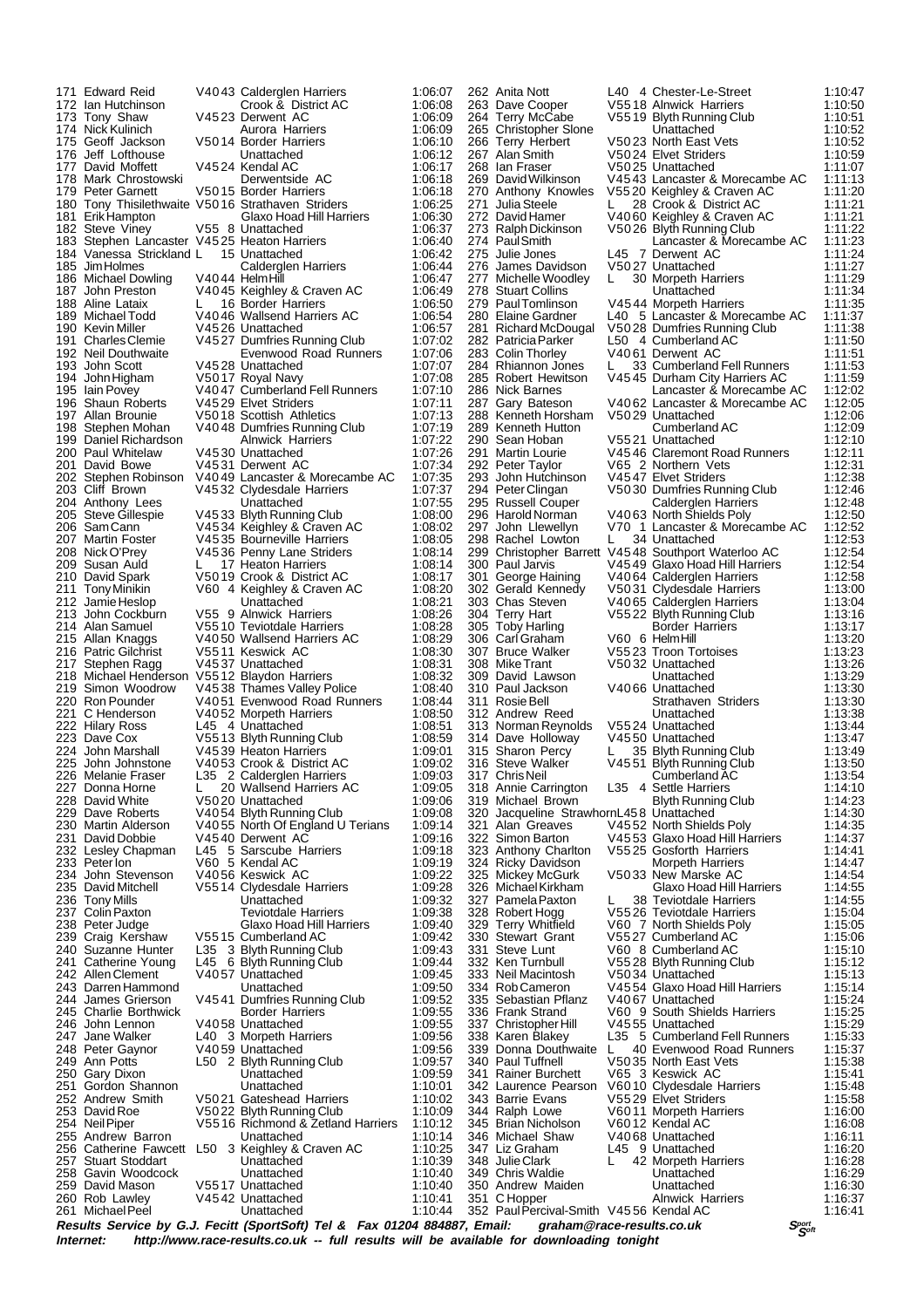|     | 353 Mike Fawcett                                 |    | V5036 Glaxo Hoad Hill Harriers                       | 1:16:46            |     | 432 Francesca Barodul L                         |     | 77 Unattached                                                    | 1:22:49            |
|-----|--------------------------------------------------|----|------------------------------------------------------|--------------------|-----|-------------------------------------------------|-----|------------------------------------------------------------------|--------------------|
|     | 354 Keith Percival                               |    | V5037 Border Harriers                                | 1:16:50            |     | 433 Louise Cant                                 | L   | 78 Unattached                                                    | 1:22:50            |
|     | 355 Christopher Offord                           |    | V6013 Morpeth Harriers                               | 1:17:06            |     | 434 Keith Weavers                               |     | Aurora Harriers                                                  | 1:23:07            |
|     |                                                  |    |                                                      |                    |     |                                                 |     |                                                                  |                    |
|     | 356 Helen Armstrong                              |    | L40 6 Cumberland AC                                  | 1:17:06            |     | 435 Claire Outterside                           | L   | 79 Elvet Striders                                                | 1:23:09            |
|     | 357 Mike Lavery                                  |    | V5038 Glaxo Hoad Hill Harriers                       | 1:17:07            |     | 436 Catherine Bent                              | L   | 80 Unattached                                                    | 1:23:19            |
|     | 358 JoSmith                                      | L. | 44 Heaton Harriers                                   | 1:17:08            |     | 437 Eric Nutter                                 |     | V65 6 Swaledale Road Runners                                     | 1:23:45            |
|     |                                                  |    |                                                      |                    |     |                                                 |     |                                                                  |                    |
|     | 359 J Sumler-HutchinsonL40 7 Dfr                 |    |                                                      | 1:17:08            |     | 438 Patrick Thomas                              |     | V5538 Glaxo Hoad Hill Harriers                                   | 1:23:50            |
|     | 360 Donald Anson                                 |    | V5530 Dumfries Running Club                          | 1:17:09            |     | 439 Allison Hall                                |     | L35 9 Cumberland AC                                              | 1:23:56            |
|     |                                                  |    |                                                      |                    |     |                                                 |     |                                                                  |                    |
|     | 361 Harry McCean                                 |    | V4069 Unattached                                     | 1:17:14            |     | 440 Coral Hodley                                |     | L40 12 Unattached                                                | 1:24:02            |
|     | 362 Karl Fursey                                  |    | <b>Black Combe Runners</b>                           | 1:17:19            | 441 | John Standring                                  |     | V75 1 Hartshead RC                                               | 1:24:07            |
|     |                                                  |    |                                                      |                    |     | 442 William Richards                            |     |                                                                  |                    |
|     | 363 Callum Thomson                               |    | Annan & District                                     | 1:17:19            |     |                                                 |     | V5539 North East Vets                                            | 1:24:17            |
|     | 364 Maureen Campbell                             |    | L35 6 Dumfries Running Club                          | 1:17:20            |     | 443 Maurice Hubbard                             |     | V5044 Lancaster & Morecambe AC                                   | 1:24:25            |
|     | 365 Caroline Findlay                             | L. | 47 Alnwick Harriers                                  | 1:17:21            |     | 444 Catherine Sibley                            |     | 83 Clydesdale Harriers                                           | 1:24:30            |
|     |                                                  |    |                                                      |                    |     |                                                 |     |                                                                  |                    |
|     | 366 Ian Dawes                                    |    | V4070 Unattached                                     | 1:17:25            |     | 445 Stephen Barlow                              |     | Unattached                                                       | 1:24:33            |
|     | 367 Dave Mitsides                                |    | Wallsend Harriers AC                                 | 1:17:29            |     | 446 Susan Urwin                                 |     | L40 13 Unattached                                                | 1:24:42            |
|     |                                                  |    |                                                      |                    |     |                                                 |     |                                                                  |                    |
|     | 368 Rupert Jones                                 |    | V5531 Corstporhine AAC                               | 1:17:33            |     | 447 Gerald Shirley                              |     | V70 2 Heaton Harriers                                            | 1:24:56            |
|     | 369 Wayne Rice                                   |    | Blyth Running Club                                   | 1:17:37            |     | 448 Margaret MacdonaldL40 14 Morpeth Harriers   |     |                                                                  | 1:25:02            |
|     | 370 Brian Robinson                               |    | V4071 Unattached                                     |                    |     | 449 Fiona McCue                                 |     |                                                                  | 1:25:09            |
|     |                                                  |    |                                                      | 1:17:41            |     |                                                 |     | L35 10 Clydesdale Harriers                                       |                    |
|     | 371 Patrick Waldron                              |    | V4072 Unattached                                     | 1:17:46            |     | 450 Ron Ingram                                  |     | V5045 Blyth Running Club                                         | 1:25:19            |
|     | 372 Thomas Potter                                |    | V6014 Unattached                                     | 1:17:47            |     | 451 Claire Casson                               | L.  | 87 Cumberland AC                                                 | 1:25:40            |
|     |                                                  |    |                                                      |                    |     |                                                 |     |                                                                  |                    |
|     | 373 Philip Hughes                                |    | V4557 Unattached                                     | 1:17:53            |     | 452 Alex Grant                                  |     | V5540 Dumfries Running Club                                      | 1:25:45            |
|     | 374   Colin Banks                                |    | Calderglen Harriers                                  | 1:17:59            |     | 453 Glynnny Hughes                              |     | V4563 Bourneville Harriers                                       | 1:25:55            |
|     | 375 Sue Booth                                    |    | L40 8 Cumberland AC                                  |                    |     | 454 Anne Dareys                                 |     | 88 Lancaster & Morecambe AC                                      |                    |
|     |                                                  |    |                                                      | 1:18:10            |     |                                                 | L   |                                                                  | 1:26:04            |
|     | 376 Diane Hayton                                 |    | L40 9 Cumberland Fell Runners                        | 1:18:12            |     | 455 Jill Hall                                   |     | L45 17 Elvet Striders                                            | 1:26:20            |
|     | 377 John Gordon                                  |    | V6015 Hartshead RC                                   | 1:18:22            |     | 456 Mark Ward                                   |     | V4564 Unattached                                                 | 1:26:35            |
|     |                                                  |    |                                                      |                    |     |                                                 |     |                                                                  |                    |
|     | 378 Alan Purvis                                  |    | V65 4 Elvet Striders                                 | 1:18:24            |     | 457 Andrew Thompson                             |     | Elvet Striders                                                   | 1:26:45            |
|     | 379 Dave Kitching                                |    | V6016 Blyth Running Club                             | 1:18:29            |     | 458 Chris Pearson                               |     | V4073 Unattached                                                 | 1:26:57            |
|     |                                                  |    |                                                      |                    |     |                                                 |     |                                                                  |                    |
|     | 380 Tom Jones                                    |    | V5039 Teesdale AC                                    | 1:18:37            |     | 459 Neil Henderson                              |     | V4074 Unattached                                                 | 1:27:02            |
|     | 381 Christina Richards                           |    | L50 5 North East Vets                                | 1:18:38            |     | 460 Anthony Millett                             |     | V65 7 North East Vets                                            | 1:27:17            |
|     |                                                  |    |                                                      |                    |     |                                                 |     |                                                                  |                    |
|     | 382 Stephen Braithwaite                          |    | Unattached                                           | 1:18:39            |     | 461 Glenys Richardson L55 3 Unattached          |     |                                                                  | 1:27:31            |
|     | 383 Nigel Beeson                                 |    | V4558 Lancaster & Morecambe AC                       | 1:18:44            |     | 462 Christine Steel                             |     | L50 11 Unattached                                                | 1:27:40            |
|     | 384 Caroline Watson                              | L  | 51 Borrowdale Fell Runners                           | 1:18:46            |     | 463 Nicola Thompson                             | L   | 92 Unattached                                                    | 1:28:24            |
|     |                                                  |    |                                                      |                    |     |                                                 |     |                                                                  |                    |
|     | 385  Julie Adams                                 |    | L40 10 Lancaster & Morecambe AC                      | 1:18:51            |     | 464 Marie Rippon                                |     | L40 15 Clydesdale Harriers                                       | 1:28:42            |
|     | 386 Lynn Woolcock                                | L. | 53 Cumberland Fell Runners                           | 1:18:52            |     | 465 Rosalind Campbell                           | L   | 94 Dumfries Running Club                                         | 1:28:43            |
|     |                                                  |    |                                                      |                    |     |                                                 |     |                                                                  |                    |
|     |                                                  |    | 387 Graham Richardson V5532 Durham City Harriers AC  | 1:18:53            |     | 466 Robin Bell                                  |     | Cumberland AC                                                    | 1:29:26            |
|     | 388 Ronald Lowes                                 |    | Police Sport Uk                                      | 1:18:59            |     | 467 Dawn Buchanan                               | L   | 95 Calderglen Harriers                                           | 1:29:40            |
|     | 389 Dave Slade                                   |    |                                                      | 1:18:59            |     | 468 Anita Hunter                                |     |                                                                  |                    |
|     |                                                  |    | Police Sport Uk                                      |                    |     |                                                 | L   | 96 Unattached                                                    | 1:29:52            |
|     | 390 Jeanette Bradley                             |    | L45 10 Elvet Striders                                | 1:19:00            |     | 469 Sheila Davies                               |     | L35 11 Dumfries Running Club                                     | 1:29:53            |
|     | 391 Kate Martindale                              |    | L50 6 Border Harriers                                | 1:19:02            |     | 470 FloBell                                     |     | L35 12 Unattached                                                | 1:29:53            |
|     |                                                  |    |                                                      |                    |     |                                                 |     |                                                                  |                    |
|     | 392 Jackie Sewell                                |    | 56 Unattached                                        | 1:19:03            |     | 471 John Davidson                               |     | V4565 Tynedale Harriers                                          | 1:29:55            |
|     | 393 Robert Stewart                               |    | <b>Alnwick Harriers</b>                              | 1:19:15            |     | 472 Margaret Thompson L50 12 Elvet Striders     |     |                                                                  | 1:30:20            |
|     |                                                  |    | Unattached                                           | 1:19:24            |     | 473 Robina Common                               |     |                                                                  | 1:31:12            |
|     | 394 Christopher Winspear                         |    |                                                      |                    |     |                                                 |     | L45 18 Morpeth Harriers                                          |                    |
|     | 395 Maggie Grant                                 |    | L55 1 Cumberland AC                                  | 1:19:25            |     | 474 Pamela Leverton                             | L60 | 1 Glaxo Hoad Hill Harriers                                       | 1:31:34            |
|     | 396 Colin Bell                                   |    | V5533 Unattached                                     | 1:19:32            |     | 475 Suzanne Hitchinson L40 16 Elvet Striders    |     |                                                                  | 1:31:46            |
|     |                                                  |    |                                                      |                    |     |                                                 |     |                                                                  |                    |
|     | 397 David Whitmore                               |    | V65 5 South Shields Harriers                         | 1:19:34            |     | 476 Rod Berry                                   |     | V65 8 Kendal AC                                                  | 1:31:51            |
|     | 398 Andrew Bennett                               |    | V5534 Calderglen Harriers                            | 1:19:38            |     | 477 Angela McDonald                             |     | L40 17 Unattached                                                | 1:31:59            |
|     | 399 Peter Rudzinski                              |    | V5040 Clydesdale Harriers                            | 1:19:43            |     | 478 Julie Brown                                 |     | L 104 Unattached                                                 | 1:31:59            |
|     |                                                  |    |                                                      |                    |     |                                                 |     |                                                                  |                    |
|     | 400 Wendy Rowell                                 |    | L50 7 Elvet Striders                                 | 1:19:45            |     | 479 Christine Nicholson L60 2 Unattached        |     |                                                                  | 1:32:04            |
|     | 401 Colin Macdonald                              |    | V5041 Calderglen Harriers                            | 1:19:46            |     | 480 Keith Harding                               |     | Unattached                                                       | 1:32:09            |
|     |                                                  |    |                                                      |                    |     |                                                 |     |                                                                  |                    |
|     | 402 Michelle Pude                                | L. | 59 Wallsend Harriers AC                              | 1:19:49            |     | 481 Geoff Harrington                            |     | V5541 Cumberland AC                                              | 1:32:13            |
|     | 403 Gabrielle Eastoe                             |    | L50 8 Unattached                                     | 1:19:53            |     | 482 Rachel Booth                                |     | L 106 Alnwick Harriers                                           | 1:32:28            |
|     | 404 Ian Brown                                    |    | V5535 Claremont Harriers                             | 1:19:54            |     |                                                 |     | L 107 Alnwick Harriers                                           | 1:32:32            |
|     |                                                  |    |                                                      |                    |     | 483 EmmaTaylor                                  |     |                                                                  |                    |
|     | 405 Ibrahim Hussein                              |    | V5536 Glaxo Hoad Hill Harriers                       | 1:19:55            | 484 | Sue Lightfoot                                   |     | L50 13 Alnwick Harriers                                          | 1:32:54            |
|     | 406 Louise Rawlinson                             | L. | 61 Blyth Running Club                                | 1:19:55            |     | 485 Joseph Ostle                                |     | V5046 Unattached                                                 | 1:33:24            |
|     |                                                  |    |                                                      |                    |     |                                                 |     |                                                                  |                    |
|     | 407 Stuart Currie                                |    | V6017 Glaxo Hoad Hill Harriers                       | 1:19:56            |     | 486 Ann Dobbins                                 |     | L50 14 Unattached                                                | 1:33:46            |
|     | 408 Andrew Pallister                             |    | V4559 Cumberland Fell Runners                        | 1:19:57            |     | 487 Jackie Smith                                |     | L65 2 Elvet Striders                                             | 1:33:48            |
|     | 409 Cora Dodds                                   |    | L35 7 North Shields Poly                             | 1:20:00            |     |                                                 |     | Unattached                                                       | 1:35:28            |
|     |                                                  |    |                                                      |                    |     |                                                 |     |                                                                  |                    |
|     |                                                  |    |                                                      |                    |     | 488 Tony Wooton                                 |     |                                                                  |                    |
| 411 | 410 Philip Baxter                                |    | V4560 Evenwood Road Runners                          | 1:20:22            |     | 489 John Wilson                                 |     | Unattached                                                       | 1:35:29            |
|     |                                                  |    |                                                      |                    |     |                                                 |     |                                                                  |                    |
|     | John Bertram                                     |    | Lancaster & Morecambe AC                             | 1:20:30            |     | 490 Edward Henderson                            |     | Unattached                                                       | 1:35:29            |
|     | 412 Marian McPhail                               |    | L50 9 Dumfries Running Club                          | 1:20:35            |     | 491 Gerry Murdoch                               |     | V70 3 Border Harriers                                            | 1:36:04            |
|     |                                                  |    |                                                      |                    |     |                                                 |     | V70 4 Heaton Harriers                                            |                    |
| 413 | ???                                              |    | ???                                                  | 1:20:37            |     | 492 Harry Craven                                |     |                                                                  | 1:36:11            |
|     | 414 Stephen Murray                               |    | V4561 Cumberland Fell Runners                        | 1:20:39            |     | 493 Sylvia Gittins                              |     | L55 4 Glaxo Hoad Hill Harriers                                   | 1:36:59            |
|     | 415 Jeremy Clark                                 |    | V5042 Glaxo Hoad Hill Harriers                       | 1:20:40            |     | 494 Rachel Summerbee L 112 Unattached           |     |                                                                  | 1:37:14            |
|     | 416 Barrie Roberts                               |    |                                                      |                    |     | 495 Beth Fellowes                               |     | L45 19 Glaxo Hoad Hill Harriers                                  |                    |
|     |                                                  |    | V4562 Bourneville Harriers                           | 1:20:41            |     |                                                 |     |                                                                  | 1:37:54            |
|     | 417 Ann Brown                                    |    | L45 11 Glaxo Hoad Hill Harriers                      | 1:20:53            |     | 496 Dianne McMillan                             |     | L35 13 Glaxo Hoad Hill Harriers                                  | 1:37:54            |
|     | 418 Angela Wylie                                 |    | L35 8 Unattached                                     | 1:20:55            |     |                                                 |     |                                                                  | 1:38:34            |
|     |                                                  |    |                                                      |                    |     | 497 Josephine Goodfellow L40 18Morpeth Harriers |     |                                                                  |                    |
|     | 419 Vicky Daley                                  |    | L45 12 Unattached                                    | 1:20:56            |     | 498 Shelly Goodfellow                           |     | L 116 Unattached                                                 | 1:38:34            |
|     | 420 Mandy Cullie                                 |    | 67 Calderglen Harriers                               | 1:20:57            |     | 499 Christine Knox                              |     | L40 19 Elvet Striders                                            | 1:38:39            |
|     |                                                  |    |                                                      |                    |     |                                                 |     |                                                                  |                    |
|     | 421 Eric Baird                                   |    | V5043 Unattached                                     | 1:21:10            |     | 500 George Routledge                            |     | V5542 Heaton Harriers                                            | 1:39:07            |
|     | 422 Mary Goldsmith                               |    | L45 13 Calderglen Harriers                           | 1:21:29            |     | 501 Paul Spooner                                |     | Unattached                                                       | 1:39:08            |
|     |                                                  |    | L45 14 Black Combe Runners                           | 1:21:43            |     | 502 Viv Hamnett                                 | L55 | 5 Unattached                                                     |                    |
|     | 423 Penny Moreton                                |    |                                                      |                    |     |                                                 |     |                                                                  | 1:40:20            |
|     | 424 Pauline Cunningham L50 10 Blyth Running Club |    |                                                      | 1:21:45            |     | 503 Glenys Nutter                               | L65 | 3 Swaledale Road Runners                                         | 1:40:27            |
|     | 425 Jeanette Warren                              |    | L45 15 Unattached                                    | 1:21:48            |     | 504 Mary Cooke                                  | L55 | 6 Unattached                                                     | 1:40:45            |
|     |                                                  |    |                                                      |                    |     |                                                 |     |                                                                  |                    |
|     | 426 Eileen Armstrong                             |    | L65 1 Tynedale Harriers                              | 1:21:51            |     | 505 Alan Thompson                               |     | V65 9 Crook & District AC                                        | 1:41:04            |
|     | 427 Heather Gill                                 | L. | 73 Keighley & Craven AC                              | 1:22:02            |     | 506 Chris Kenmare                               |     | V4075 Unattached                                                 | 1:41:50            |
|     |                                                  |    |                                                      |                    |     |                                                 |     |                                                                  |                    |
|     | 428 Maurice Slater                               |    | V5537 Unattached                                     | 1:22:12            |     | 507 Christina Taplin                            |     | L40 20 Lancaster & Morecambe AC                                  | 1:42:24            |
|     | 429 Carole Wilkinson                             |    | L45 16 Lancaster & Morecambe AC                      | 1:22:17            |     | 508 Yvonne Clement                              |     | L35 14 Unattached                                                | 1:53:30            |
|     | 430 Margorie Small<br>431 Sue Bolam              |    | L55 2 Clydesdale Harriers<br>L40 11 Alnwick Harriers | 1:22:22<br>1:22:28 |     | 509 Linda Grant<br>510 Iris Hubbard             |     | L 123 Lancaster & Morecambe AC<br>L75 1 Lancaster & Morecambe AC | 1:54:17<br>1:54:59 |